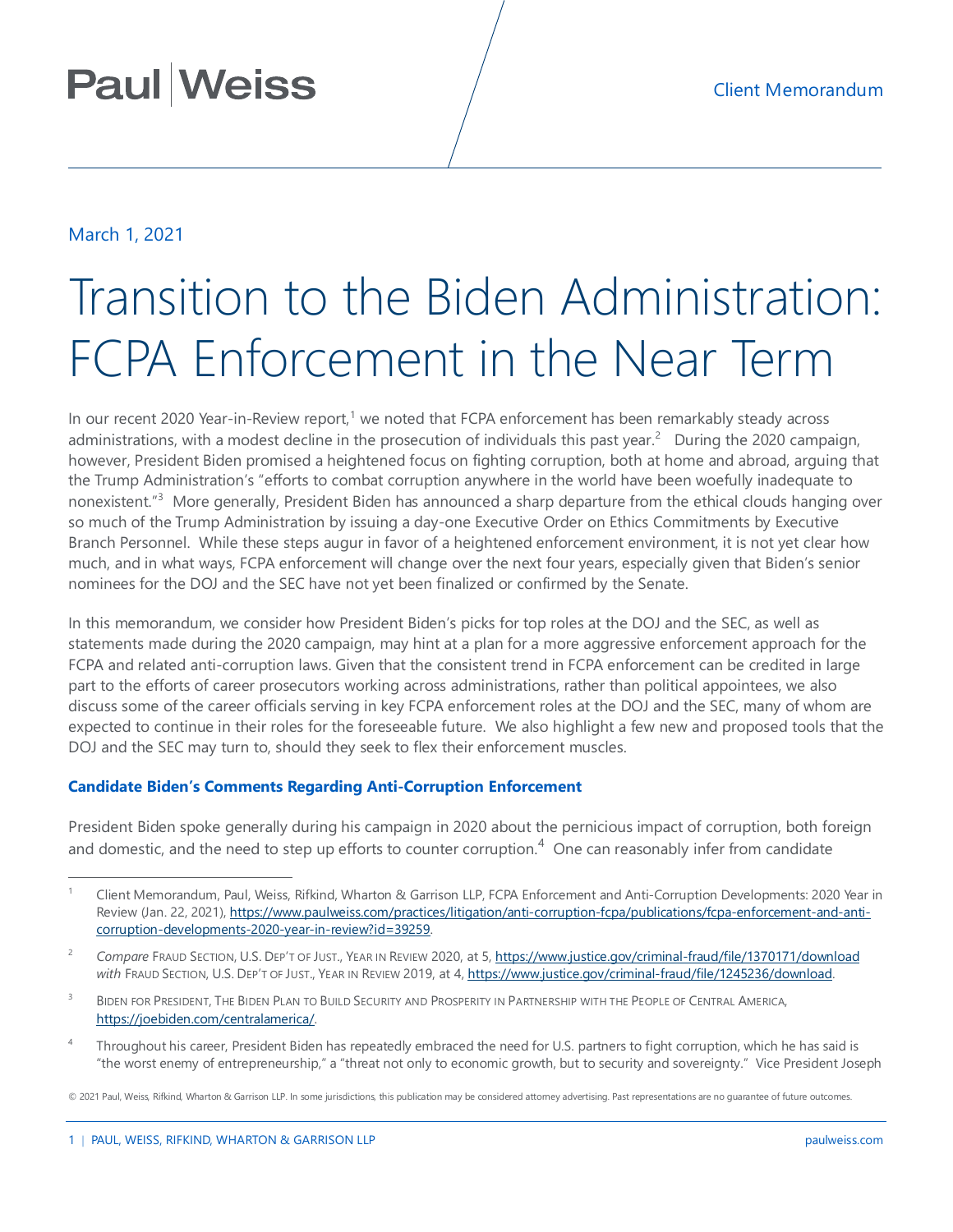Biden's specific commitments to elevate anti-corruption in U.S. foreign policy and to expand and enhance existing enforcement mechanisms that a Biden Administration will be supportive of FCPA enforcement efforts and may be inclined to aggressively step up enforcement. For example, during the campaign, candidate Biden pledged to issue "a presidential policy directive that establishes combating corruption as a core national security interest and democratic responsibility" and promised to convene a Summit for Democracy with the goal of securing "new country commitments in three areas," one of which was "fighting corruption."<sup>[5](#page-1-0)</sup>

With respect to one region in particular, Central America, candidate Biden promised to focus on attacking the "endemic" "cancer" of corruption in the region—which he argued was one of the "root causes driving migration" from Central America—and called for creating a new office within the Treasury Department's Office of Foreign Asset Control to investigate corruption in the Northern Triangle region; "[p]rioritizing additional funding to train prosecutors in specialized anti-corruption policies and procedures"; and "working with partners to create a regional commission to fight corruption." [6](#page-1-1)

If President Biden follows through on his promise to push allies for "new country commitments" on anti-corruption, such a push could conceivably accelerate the long-term trend towards more aggressive anti-corruption enforcement outside the U.S., which could in turn result in an increase in multi-jurisdictional prosecutions involving the DOJ and the SEC. It will be at least several months, however, until we are able to assess the extent to which candidate Biden's campaign rhetoric has impacted his Administration's FCPA enforcement.

#### **The Department of Justice**

 $\overline{a}$ 

The responsibility for implementing the Biden Administration's FCPA enforcement priorities will fall to two agencies, the DOJ and the SEC. It is worth considering the agencies' differing leadership structures and the selections that President Biden has made to date, as well as the acting and career officials currently serving in key FCPA-related roles. We consider each in turn.

DOJ's Foreign Corrupt Practices Act Unit, which criminally investigates and prosecutes FCPA matters in collaboration with U.S. attorneys across the country, is housed within the Criminal Division's Fraud Section. The Criminal Division is headed by a single Assistant Attorney General (AAG), who must be confirmed by the Senate. The AAG is in turn assisted by a Deputy AAG (DAAG), not Senate-confirmed, who runs both the Appellate and Fraud Sections of the Criminal Division. The chiefs of the Fraud Section and FCPA Unit are both career DOJ prosecutors and not subject to Senate confirmation.

President Biden has tapped D.C. Circuit Judge Merrick Garland and Lisa Monaco to lead the DOJ as Attorney General and Deputy Attorney General, respectively.<sup>7</sup> Judge Garland has served on the bench since 1997 and was President

R. Biden, Jr., Remarks by Vice President Joe Biden to the Global Entrepreneurship Summit (Nov. 20, 2014); Joseph R. Biden, Jr.*, Why America Must Lead Again*, FOREIGN AFFAIRS (Jan. 23, 2020)[, https://www.foreignaffairs.com/articles/united-states/2020-01-23/why](https://www.foreignaffairs.com/articles/united-states/2020-01-23/why-america-must-lead-again)[america-must-lead-again.](https://www.foreignaffairs.com/articles/united-states/2020-01-23/why-america-must-lead-again) 

<span id="page-1-0"></span><sup>5</sup> Joseph R. Biden, Jr.*, Why America Must Lead Again*, FOREIGN AFFAIRS.

<span id="page-1-1"></span><sup>&</sup>lt;sup>6</sup> BIDEN FOR PRESIDENT, THE BIDEN PLAN TO BUILD SECURITY AND PROSPERITY IN PARTNERSHIP WITH THE PEOPLE OF CENTRAL AMERICA, [https://joebiden.com/centralamerica/.](https://joebiden.com/centralamerica/)

<span id="page-1-2"></span><sup>7</sup> Jarrett Renshaw and Sarah N. Lynch, *Biden selects Judge Merrick Garland for attorney general*, REUTERS (Jan. 6, 2021), [https://www.reuters.com/article/us-usa-biden-attorney-general/biden-selects-judge-merrick-garland-for-attorney-general](https://www.reuters.com/article/us-usa-biden-attorney-general/biden-selects-judge-merrick-garland-for-attorney-general-idUSKBN29B2C8)[idUSKBN29B2C8.](https://www.reuters.com/article/us-usa-biden-attorney-general/biden-selects-judge-merrick-garland-for-attorney-general-idUSKBN29B2C8)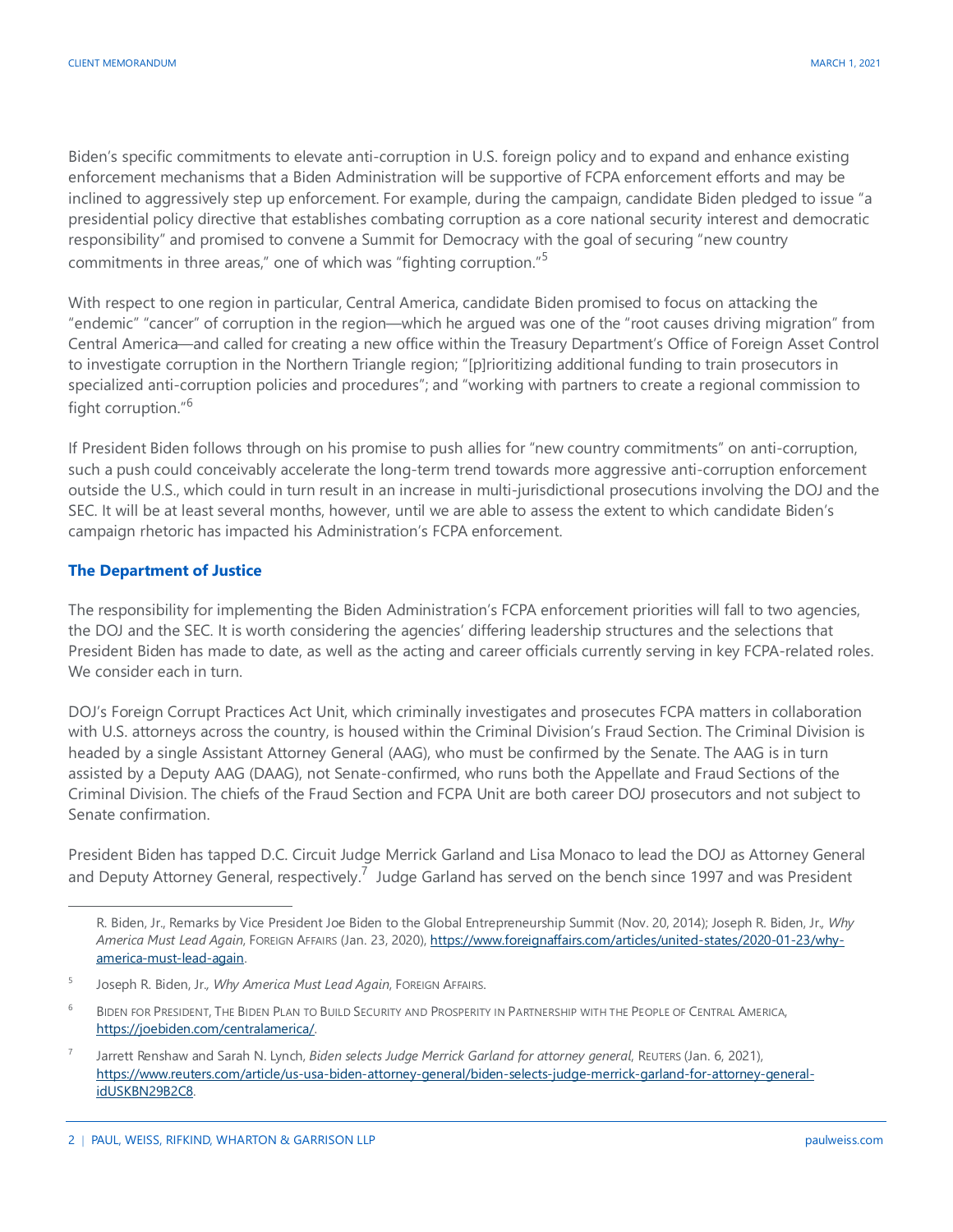Obama's nominee for the U.S. Supreme Court in 2016.<sup>[8](#page-2-0)</sup> Prior to joining the D.C. Circuit, Garland served as a Deputy Assistant Attorney General and later as Principal Deputy Assistant Attorney General during the first term of the Clinton Administration, gaining praise for his management of the DOJ's response to the bombing attacks in Oklahoma City and the Atlanta Olympics, as well as the investigation regarding the Unabomber.<sup>[9](#page-2-1)</sup> Monaco, currently a partner in a large U.S. law firm, also has deep ties to the DOJ. Before entering private practice, she served in a number of roles at the DOJ, including Assistant Attorney General for the National Security Division, before becoming President Obama's chief homeland security and counterterrorism advisor.<sup>[10](#page-2-2)</sup> Both Judge Garland and Ms. Monaco are well-respected former prosecutors with extensive DOJ experience and many observers expect an increased emphasis on white-collar crime by the Department under their leadership. Moreover, given his "unusually broad base of support among Democratic lawyers in Washington, D.C.," Judge Garland should also have no difficulty in recruiting top talent to staff key roles at the DOJ.<sup>[11](#page-2-3)</sup>

President Biden has not yet announced a nominee to serve as Criminal Division AAG. As a result, the Criminal Division, as well as the Fraud Section, is currently being led temporarily by acting officials, Nicholas McQuaid and Daniel Kahn. The FCPA Unit itself continues to be led by Christopher Cestaro, who was promoted to Chief of the Unit in 2019.

- $\blacktriangleright$  Nicholas McQuaid, <sup>[12](#page-2-4)</sup> who previously served for nearly four years in the White House Counsel's Office during the Obama Administration, was appointed as Principal Deputy Assistant Attorney General and named as the Acting AAG for the Criminal Division on January 21, 2021.
- Robert Zink was named as the Acting Deputy Assistant Attorney General (DAAG) for the Criminal Division with responsibility for overseeing the Fraud Section on December 9, 2020. Zink was promoted from his prior position as Chief of the Fraud Section, and has worked within the section for over a decade.
- ▶ Daniel Kahn was named Acting Chief of the Fraud Section in September 2020 after Robert Zink was elevated to the role of Acting DAAG for the Criminal Division.<sup>[13](#page-2-5)</sup> Before his promotion, Kahn was the Fraud Section's Deputy Chief. Since 2010, Kahn has served in various roles in the Fraud Section, including a stint as head of the FCPA Unit from 2016 to 2019.<sup>[14](#page-2-6)</sup> As a prosecutor, Kahn has tried and convicted numerous individuals in FCPA and other whitecollar cases, serving as the lead prosecutor in 10 corporate resolutions and as co-counsel in the first conviction of a

<span id="page-2-0"></span> <sup>8</sup> *See generally id.* 

<span id="page-2-1"></span><sup>9</sup> *See generally* Nina Tottenberg and Carrie Johnson, *Merrick Garland Has A Reputation Of Collegiality, Record Of Republican Support*, NPR (Mar. 16, 2016), [https://www.npr.org/2016/03/16/126614141/merrick-garland-has-a-reputation-of-collegiality-record-of-republican](https://www.npr.org/2016/03/16/126614141/merrick-garland-has-a-reputation-of-collegiality-record-of-republican-support)[support.](https://www.npr.org/2016/03/16/126614141/merrick-garland-has-a-reputation-of-collegiality-record-of-republican-support)

<span id="page-2-2"></span><sup>&</sup>lt;sup>10</sup> See Reenat Sinay, *5 Things To Know About Deputy AG Pick Lisa Monaco*, Law 360 (Jan. 7, 2021), [https://www.law360.com/articles/1342636/5-things-to-know-about-deputy-ag-pick-lisa-monaco.](https://www.law360.com/articles/1342636/5-things-to-know-about-deputy-ag-pick-lisa-monaco)

<span id="page-2-3"></span><sup>11</sup> Tyler Pager, Josh Gerstein, and Kyle Cheney, *Biden to tap Merrick Garland for attorney general*, PoLITICO (Jan. 6, 2021), [https://www.politico.com/news/2021/01/06/biden-to-tap-merrick-garland-for-attorney-general-455410.](https://www.politico.com/news/2021/01/06/biden-to-tap-merrick-garland-for-attorney-general-455410) 

<span id="page-2-4"></span><sup>12</sup> McQuaid was most recently a partner at a large U.S. law firm. *See* C. Ryan Barber, *Latham's Nicholas McQuaid Picked for Leading Role in Biden DOJ's Criminal Division*, NAT. LAW J. (Jan. 21, 2021)[, https://www.law.com/nationallawjournal/2021/01/21/lathams-nicholas](https://www.law.com/nationallawjournal/2021/01/21/lathams-nicholas-mcquaid-picked-for-leading-role-in-biden-dojs-criminal-division/)[mcquaid-picked-for-leading-role-in-biden-dojs-criminal-division/.](https://www.law.com/nationallawjournal/2021/01/21/lathams-nicholas-mcquaid-picked-for-leading-role-in-biden-dojs-criminal-division/)

<span id="page-2-5"></span><sup>13</sup> Dylan Tokar, *Justice Department Gets New Acting Fraud Section Chief*, WALL ST. J. (Sept. 3, 2020), [https://www.wsj.com/articles/justice](https://www.wsj.com/articles/justice-department-gets-new-acting-fraud-section-chief-11599169540)[department-gets-new-acting-fraud-section-chief-11599169540.](https://www.wsj.com/articles/justice-department-gets-new-acting-fraud-section-chief-11599169540) 

<span id="page-2-6"></span> $14$  *Id.*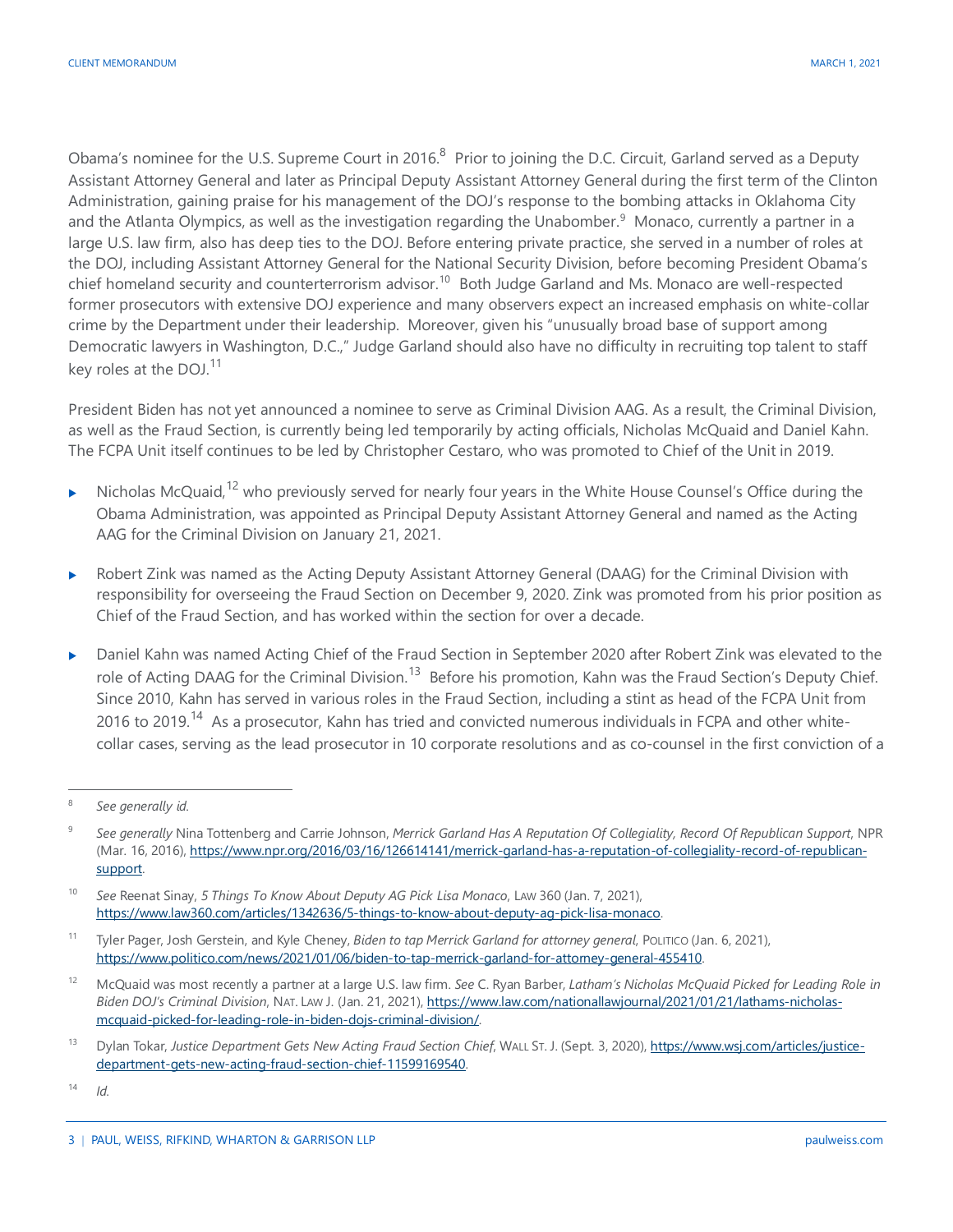foreign official for laundering proceeds of FCPA violations.<sup>15</sup> He was recognized by the Department for his role in prosecuting a foreign bribery scheme involving a state-owned telecommunications company in Haiti.<sup>[16](#page-3-1)</sup>

In public remarks during the Obama and Trump Administrations, Kahn has stressed that DOJ continues to be focused on holding individuals accountable for FCPA violations, encouraging self-disclosure by corporations, and increasing cooperation and coordination with international enforcement partners. Kahn has also emphasized the importance of strengthening corporate compliance programs according to the enterprise's unique risk profile and the guidelines set forth in DOJ's FCPA Corporate Enforcement Policy.<sup>[17](#page-3-2)</sup>

 Christopher Cestaro, an experienced DOJ prosecutor, was promoted to Chief of the FCPA Unit in July 2019, having previously served first as a trial attorney and later as the Assistant Chief of the unit. Mr. Cestaro succeeded Daniel Kahn when Kahn was promoted to serve as Deputy Chief of the Fraud Section. Prior to coming to DOJ, Cestaro worked in private practice at a law firm and as compliance counsel at a multinational corporation.

During Mr. Cestaro's tenure, the DOJ and the SEC have assessed record-breaking corporate penalties in FCPA settlements: \$2.6 billion in corporate penalties in 2019 and \$2.8 billion in 2020. Foreign authorities assessed an additional \$215 million and \$2.9 billion, respectively, in additional penalties in related cases.<sup>[18](#page-3-3)</sup> In 2020, Mr. Cestaro stated that FCPA enforcement at the DOJ and the SEC remained at "full speed," despite the difficulties caused by the COVID-[19](#page-3-4) pandemic.<sup>19</sup>

The record fines imposed in FCPA prosecutions by career officials at DOJ during the Trump Administration—despite the former president's well-known hostility towards the FCPA—suggest the high probability that current FCPA enforcement trends will largely continue across administrations. For instance, a Biden DOJ will surely look to continue and even expand cross-border cooperation in foreign bribery investigations, encourage corporate cooperation in FCPA investigations, and prioritize individual accountability—all things that the Department also emphasized during the Obama Administration. Of course, as is typical during Democratic administrations, one should expect a Biden DOJ to

<span id="page-3-0"></span> <sup>15</sup> *See* Daniel Kahn, Biography, HARV. L. SCH, [https://hls.harvard.edu/faculty/directory/11835/Kahn;](https://hls.harvard.edu/faculty/directory/11835/Kahn) Daniel S. Khan, Faculty Listing, GEO. U. L. CTR., [https://www.law.georgetown.edu/faculty/daniel-s-kahn/.](https://www.law.georgetown.edu/faculty/daniel-s-kahn/) 

<span id="page-3-1"></span> $16$  *Id.* 

<span id="page-3-2"></span><sup>&</sup>lt;sup>17</sup> See, e.g., Adam Turteltaub, Daniel Kahn on the Latest from the Fraud Section at the US Department of Justice [Podcast], THE COMPLIANCE & ETHICS BLOG, Society of Corporate Compliance and Ethics (Nov. 5, 2020), [https://complianceandethics.org/daniel-kahn-on-the-latest](https://complianceandethics.org/daniel-kahn-on-the-latest-from-the-fraud-section-at-the-us-department-of-justice-podcast/)[from-the-fraud-section-at-the-us-department-of-justice-podcast/;](https://complianceandethics.org/daniel-kahn-on-the-latest-from-the-fraud-section-at-the-us-department-of-justice-podcast/) Adam Turteltaub, *Daniel Kahn on FCPA Enforcement and Compliance Programs [Podcast]*, THE COMPLIANCE & ETHICS BLOG, Society of Corporate Compliance and Ethics (June 14, 2018), [https://complianceandethics.org/daniel-kahn-on-fcpa-enforcement-and-compliance-programs-podcast/.](https://complianceandethics.org/daniel-kahn-on-fcpa-enforcement-and-compliance-programs-podcast/)

<span id="page-3-3"></span><sup>18</sup> Client Memorandum, Paul, Weiss, Rifkind, Wharton & Garrison LLP, FCPA Enforcement and Anti-Corruption Developments: 2019 Year in Review (Jan. 24, 2020), at [1 https://www.paulweiss.com/practices/litigation/anti-corruption-fcpa/publications/fcpa-enforcement-and](https://www.paulweiss.com/practices/litigation/anti-corruption-fcpa/publications/fcpa-enforcement-and-anti-corruption-developments-2019-year-in-review?id=30533)[anti-corruption-developments-2019-year-in-review?id=30533;](https://www.paulweiss.com/practices/litigation/anti-corruption-fcpa/publications/fcpa-enforcement-and-anti-corruption-developments-2019-year-in-review?id=30533) Client Memorandum, Paul, Weiss, Rifkind, Wharton & Garrison LLP, FCPA Enforcement and Anti-Corruption Developments: 2020 Year in Review (Jan. 22, 2021), at 1 [https://www.paulweiss.com/practices/litigation/anti-corruption-fcpa/publications/fcpa-enforcement-and-anti-corruption](https://www.paulweiss.com/practices/litigation/anti-corruption-fcpa/publications/fcpa-enforcement-and-anti-corruption-developments-2020-year-in-review?id=39259)[developments-2020-year-in-review?id=39259.](https://www.paulweiss.com/practices/litigation/anti-corruption-fcpa/publications/fcpa-enforcement-and-anti-corruption-developments-2020-year-in-review?id=39259)

<span id="page-3-4"></span><sup>&</sup>lt;sup>19</sup> Client Memorandum, Paul, Weiss, Rifkind, Wharton & Garrison LLP, FCPA Developments: Q3 2020 (Oct. 16, 2020), [https://www.paulweiss.com/practices/litigation/anti-corruption-fcpa/publications/fcpa-developments-q3-2020?id=38156.](https://www.paulweiss.com/practices/litigation/anti-corruption-fcpa/publications/fcpa-developments-q3-2020?id=38156)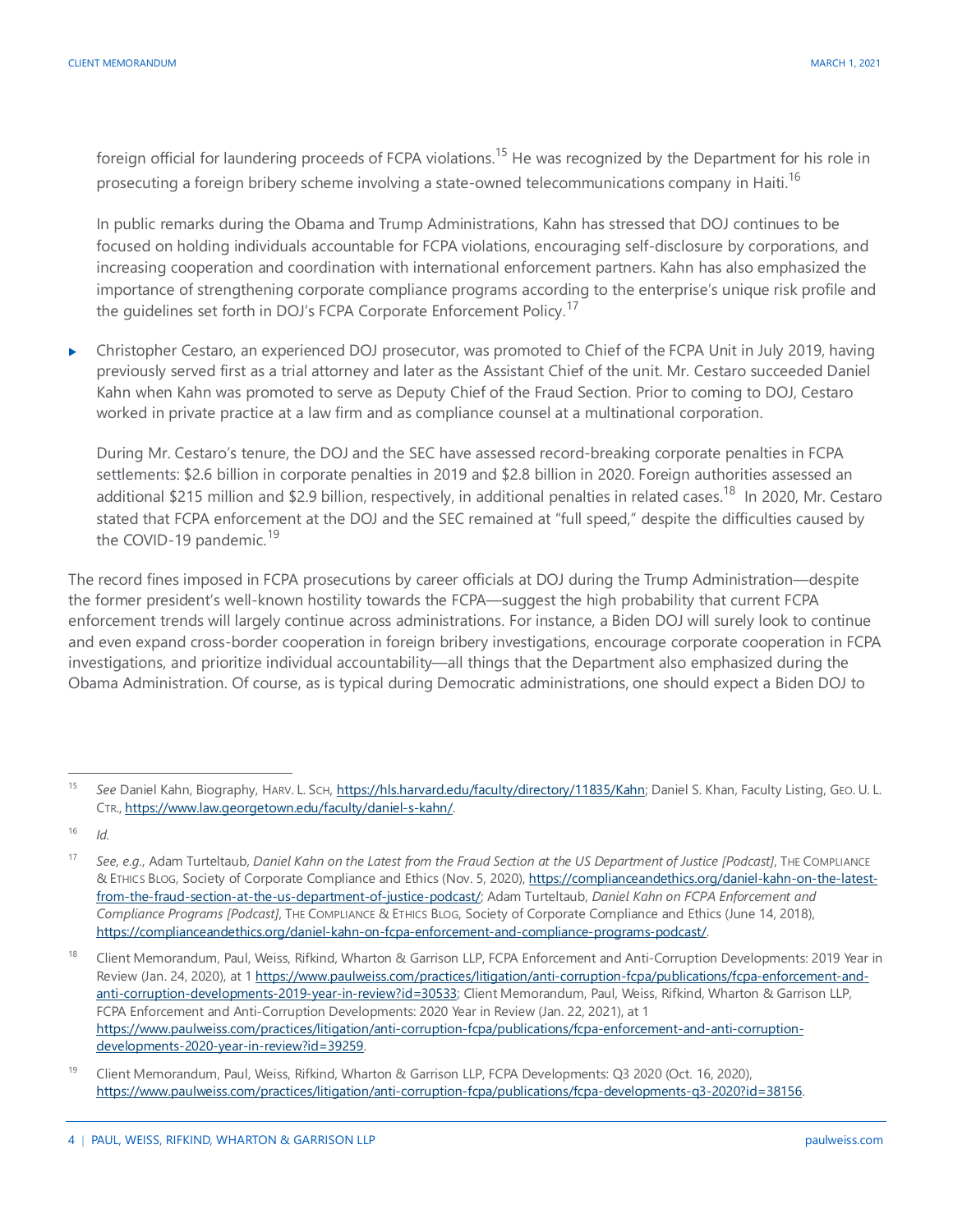take a more aggressive tack on corporate enforcement generally. In the FCPA context, this might result, for example, in a greater willingness to impose corporate compliance monitors and an even greater ratcheting up of fines.<sup>[20](#page-4-0)</sup>

#### **Securities and Exchange Commission**

Like the DOJ, a specialized FCPA Unit within the SEC's Enforcement Division has responsibility for civil enforcement of the FCPA with respect to issuers and any officers, directors, employees, agents, or stockholders acting on their behalf. This unit, which coordinates closely with the DOJ's FCPA Unit, was established in 2010 and has been led by Charles Cain since November 2017.

Mr. Cain, recognized for his extensive experience with the FCPA, was previously Deputy Chief of the unit from 2011 to 2017 and was one of the co-authors of the Resource Guide to the U.S. Foreign Corrupt Practices Act (the "FCPA Resource Guide") jointly published by the DOJ and the SEC during the Obama Administration.<sup>[21](#page-4-1)</sup> During his leadership, the SEC has concluded record settlements for FCPA violations in partnership with the DOJ and counterpart enforcement agencies abroad.

As with the DOJ, one can generally expect more aggressive enforcement at the SEC after President Biden's nominee for SEC Chairman, Gary Gensler, is confirmed by the Senate. Many predict that Gensler will favor more muscular regulation of financial institutions and other large firms due to his reputation for being an aggressive Wall Street regulator when he was head of the Commodity Futures Trading Commission ("CFTC") during the Obama Administration. Under Gensler's leadership, the CFTC initiated a record number of enforcement actions and imposed record-setting fines on financial institutions.[22](#page-4-2) 

However, Gensler's nomination is unlikely to have a meaningful impact on the SEC's enforcement agenda for several months at least due to the plodding nature of the Senate confirmation process. Once confirmed, Gensler will cement Democratic control of the SEC, as the Commission is currently divided evenly between two Democratic and two Republican commissioners.[23](#page-4-3)

<span id="page-4-0"></span><sup>&</sup>lt;sup>20</sup> During President Obama's second term, the DOJ imposed 10 outside monitors as a part of compliance obligations, seven of which were imposed in 2016. During the Trump Administration, the DOJ imposed seven outside monitors, zero of which were imposed in 2020. *See* Foreign Corrupt Practices Act Clearinghouse, *Compliance Obligations,* STANFORD L. SCHOOL, [http://fcpa.stanford.edu/statistics](http://fcpa.stanford.edu/statistics-analytics.html?tab=3)[analytics.html?tab=3.](http://fcpa.stanford.edu/statistics-analytics.html?tab=3) 

<span id="page-4-1"></span><sup>&</sup>lt;sup>21</sup> See generally Press Release 2017-206, Sec. and Exchange Comm'n, Charles Cain Named Chief of the Foreign Corrupt Practices Unit (Nov. 2, 2017)[, https://www.sec.gov/news/press-release/2017-206;](https://www.sec.gov/news/press-release/2017-206) Samuel Rubenfeld, *SEC Names New Anti-Bribery Unit Chief*, WALL ST. J. (Nov. 29, 1999)[; https://www.wsj.com/articles/sec-names-new-anti-bribery-unit-chief-1509661397.](https://www.wsj.com/articles/sec-names-new-anti-bribery-unit-chief-1509661397) 

<span id="page-4-2"></span><sup>22</sup> *See generally* Chris Arnold, *Wall Street Insider Turned Tough Market Cop: Biden's Pick To Head SEC*, NPR (Jan. 27, 2021) [https://www.npr.org/2021/01/27/960723183/wall-street-insider-turned-tough-market-cop-bidens-pick-to-head-sec.](https://www.npr.org/2021/01/27/960723183/wall-street-insider-turned-tough-market-cop-bidens-pick-to-head-sec) 

<span id="page-4-3"></span><sup>&</sup>lt;sup>23</sup> The Commission is composed of five commissioners, each appointed to staggered five-year terms. By law, no more than three commissioners may belong to the same political party.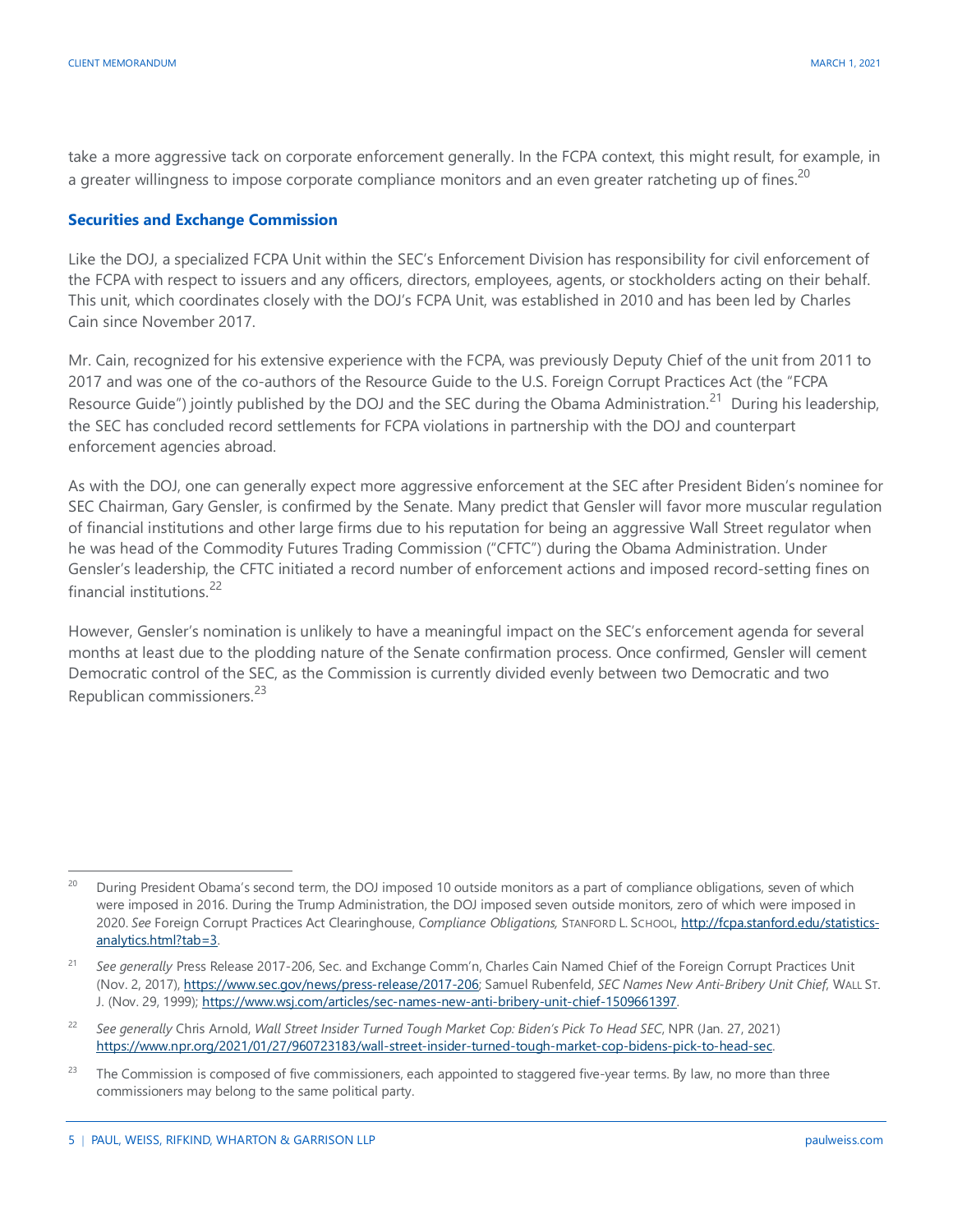#### **Potential New FCPA Enforcement Tools**

The likelihood of an uptick in more aggressive enforcement in the Biden Administration is heightened by the fact officials at the DOJ and the SEC, regardless of whom President Biden appoints, are likely to leverage new enforcement tools recently authorized by Congress in the 2021 National Defense Authorization Act (NDAA).**[24](#page-5-0)**

- In response to concerns over the use of anonymous shell companies to circumvent anti-corruption, anti-money laundering, sanctions, and other laws, Congress incorporated the Corporate Transparency Act into the NDAA, provisions of which significantly expand beneficial ownership disclosure requirements. Ultimately, all newly formed and existing U.S. corporations, limited liability companies, other similar entities, and non-U.S. companies registered to do business in the United States will be required to file annual reports with the U.S. Department of the Treasury's Financial Crimes Enforcement Network ("FinCEN") disclosing certain identifying information regarding the reporting company's beneficial owners, defined to mean individuals who own 25 percent or more of the ownership interests of a company and/or who exercise "substantial control" over a company. While the beneficial ownership information will not be publicly available, as is the case in some foreign jurisdictions, regulators and law enforcement agencies will be able to leverage the information when conducting investigations.[25](#page-5-1)
- The NDAA also includes several other provisions relating to anti-corruption and anti-money laundering enforcement, including the Kleptocracy Asset Recovery Rewards Act (the "KARRA") Pilot Program, which provides that whistleblowers who provide information that results in the forfeiture of "stolen assets linked to foreign government corruption and the proceeds of such corruption" may receive up to \$5 million. The pilot program will expire after three years unless re-authorized.<sup>26</sup>
- In response to recent Supreme Court decisions adverse to the SEC, Congress also used the NDAA as a vehicle to amend the Securities Exchange Act of 1934 to place the SEC's disgorgement remedy on a firmer footing, explicitly authorizing the agency to seek disgorgement in civil enforcement actions and setting the applicable statute of limitations to 10 years. These amendments come after the Supreme Court's decisions in *Liu* v. *SEC*, 140 S. Ct. 1936 (2020) and *Kokesh* v. *SEC*, 137 S. Ct. 1635 (2017), which together established equitable limitations on the SEC's use of disgorgement, as well as a five-year statute of limitations.[27](#page-5-3)

<span id="page-5-0"></span><sup>&</sup>lt;sup>24</sup> William M. (Mac) Thomberry Nat'l Defense Authorization Act for Fiscal Year 2021, Pub. L. No. 116-283, 134 Stat. 3388.

<span id="page-5-1"></span><sup>25</sup> *See* Client Memorandum, Paul, Weiss, Rifkind, Wharton & Garrison LLP, Congress to Include Significant Expansion of Beneficial Ownership Disclosure Requirements for U.S. Companies and non-U.S. Companies Registered to do Business in the United States as a Part of the 2021 NDAA (Dec. 8, 2020), [https://www.paulweiss.com/media/3980664/congress\\_to\\_include\\_significant\\_expansion\\_of\\_beneficial\\_ownership\\_disclosure\\_requireme](https://www.paulweiss.com/media/3980664/congress_to_include_significant_expansion_of_beneficial_ownership_disclosure_requirements_.pdf) [nts\\_.pdf;](https://www.paulweiss.com/media/3980664/congress_to_include_significant_expansion_of_beneficial_ownership_disclosure_requirements_.pdf) Kelsey Landau and Norman Eisen, *A momentous victory for global anti-corruption efforts*, BROOKINGS (Jan 28. 2021), [https://www.brookings.edu/blog/up-front/2021/01/28/a-momentous-victory-for-global-anti-corruption-efforts/.](https://www.brookings.edu/blog/up-front/2021/01/28/a-momentous-victory-for-global-anti-corruption-efforts/) 

<span id="page-5-2"></span><sup>26</sup> Nat'l Defense Authorization Act for Fiscal Year 2021, Pub. L. No. 116-283, §§ 9701–9703, 134 Stat. 3388; *see generally* Matthew Stephenson, It's Not Just the Corporate Transparency Act: Other Reasons To Welcome the Passage of the U.S. NDAA, THE GLOBAL ANTICORRUPTION BLOG (Jan. 28, 2021), [https://globalanticorruptionblog.com/2021/01/12/its-not-just-the-corporate-transparency-act](https://globalanticorruptionblog.com/2021/01/12/its-not-just-the-corporate-transparency-act-other-reasons-to-welcome-the-passage-of-the-u-s-ndaa/#more-17474)[other-reasons-to-welcome-the-passage-of-the-u-s-ndaa/#more-17474.](https://globalanticorruptionblog.com/2021/01/12/its-not-just-the-corporate-transparency-act-other-reasons-to-welcome-the-passage-of-the-u-s-ndaa/#more-17474) 

<span id="page-5-3"></span><sup>27</sup> *See* Client Memorandum, Paul, Weiss, Rifkind, Wharton & Garrison LLP, Annual Defense Spending Bill Includes Amendments Expanding SEC's Ability to Seek Disgorgement (Dec. 16, 2020), [https://www.paulweiss.com/media/3980683/annual\\_defense\\_spending\\_bill\\_includes\\_amendments\\_expanding\\_sec](https://www.paulweiss.com/media/3980683/annual_defense_spending_bill_includes_amendments_expanding_sec-s_ability_to_seek_disgorgement.pdf)s\_ability\_to\_seek\_disgorgement.pdf.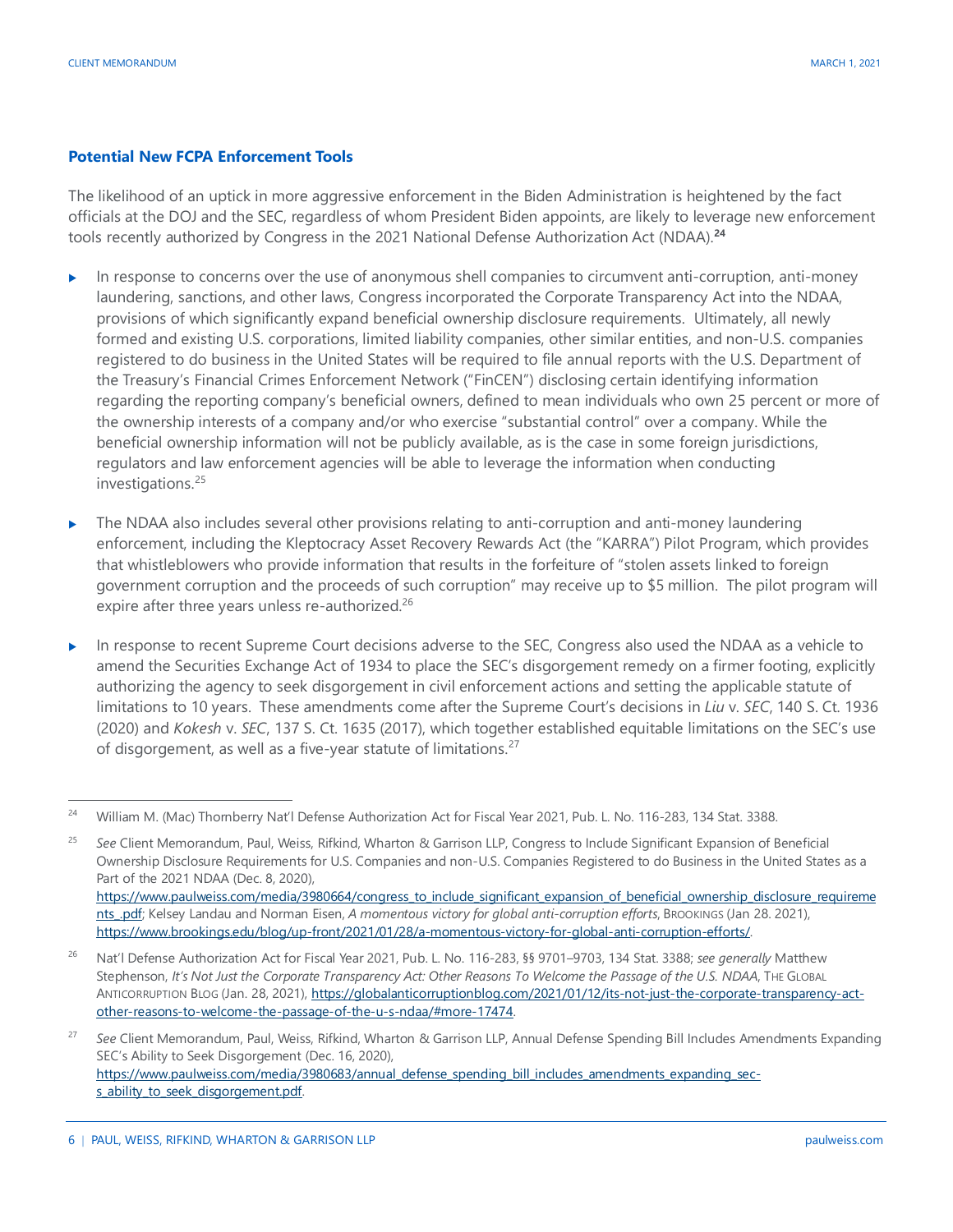In addition to these legislative changes, the SEC has recently expanded the number of officials in the agency's enforcement division with authority to initiate investigations and issue subpoenas to 36 senior officials. This move reverses a Trump Administration decision to limit such authority to only two senior officials, which may have contributed to a noticeable drop in investigations and enforcement actions undertaken by the SEC between 2016 and 2020.[28](#page-6-0)

There are also prospects for a further strengthening of the FCPA in the current Congress. The Countering Russian and Other Overseas Kleptocracy ("CROOK") Act, a bipartisan bill re-introduced earlier this year in both the Senate and the House of Representatives, would impose additional financial penalties on significant violators of the Foreign Corrupt Practices Act. Funds recouped under the CROOK Act would then be used to fund programs that fight global corruption.[29](#page-6-1)

#### **Conclusion**

President Biden's rhetoric and campaign promises suggest that efforts to combat corruption, both at home and abroad, will be a significant focus for the Biden Administration. Given that FCPA enforcement under the Trump Administration was more of a continuation of long-standing enforcement trends rather than a break from those trends, it is reasonable to expect that during the near-term period of transition, the Biden Administration's FCPA enforcement efforts will continue apace. With some new tools becoming available and refreshed leadership arriving at the DOJ and the SEC, it is likely that over time FCPA enforcement will become more robust, reflecting the particular priorities of the new Administration. While we will need to wait and see what stamp new leaders will put on this area, more rigorous enforcement is certainly on the horizon.

\* \* \*

<span id="page-6-0"></span> <sup>28</sup> *See generally* Dave Michaels, *SEC Expands Enforcement Staff's Power to Start New Investigations*, WALL ST. J. (Feb. 9, 2021), [https://www.wsj.com/articles/sec-expands-enforcement-staffs-power-to-start-new-investigations-11612894490.](https://www.wsj.com/articles/sec-expands-enforcement-staffs-power-to-start-new-investigations-11612894490)

<span id="page-6-1"></span><sup>29</sup> *See* Press Release, Fitzpatrick & Keating Reintroduce CROOK Act (Jan. 23, 2021)[, https://fitzpatrick.house.gov/2021/1/fitzpatrick](https://fitzpatrick.house.gov/2021/1/fitzpatrick-keating-reintroduce-crook-act)[keating-reintroduce-crook-act;](https://fitzpatrick.house.gov/2021/1/fitzpatrick-keating-reintroduce-crook-act) Press Release, Cardin, Wicker Introduce Bill to Counter Corruption and Promote Good Governance (Feb. 4, 2021)[, https://www.cardin.senate.gov/newsroom/press/release/cardin-wicker-introduce-bill-to-counter-corruption-and-promote](https://www.cardin.senate.gov/newsroom/press/release/cardin-wicker-introduce-bill-to-counter-corruption-and-promote-good-governance-)[good-governance-.](https://www.cardin.senate.gov/newsroom/press/release/cardin-wicker-introduce-bill-to-counter-corruption-and-promote-good-governance-) 

<sup>7</sup> | PAUL, WEISS, RIFKIND, WHARTON & GARRISON LLP paulweiss.com